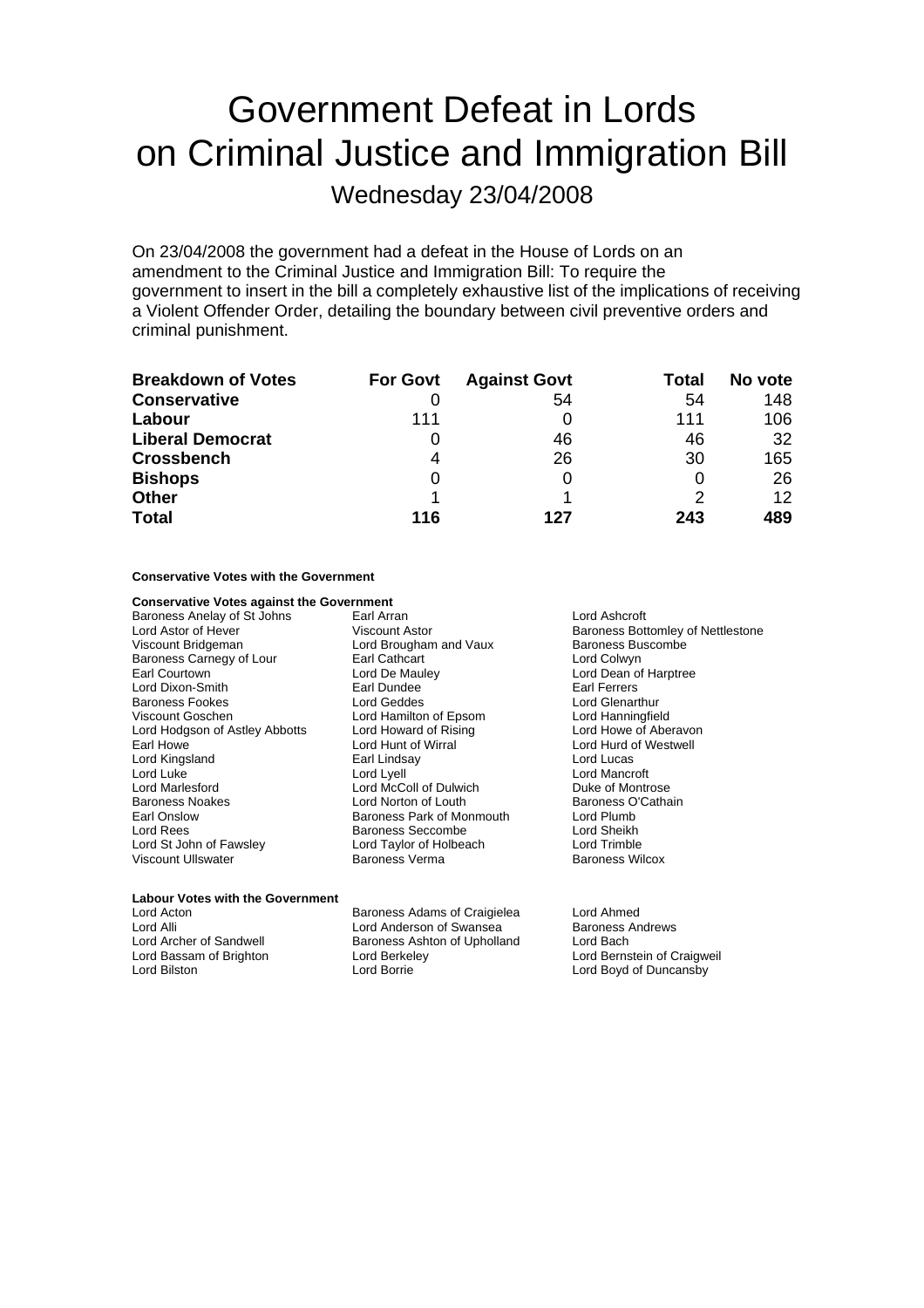### This was defeat number 18 in the parliamentary session. Lord Bradley Lord Brett Lord

Brooke of Alverthorpe<br>Lord Brookman Lord Davidson of Glen Clova Baroness Gibson of Market Rasen Lord Hart of Chilton<br>Baroness Henig Baroness Massey of Darwen Lord Maxton<br>
Lord McIntosh of Haringey Lord Moonie Baroness Scotland of Asthal Viscount Simon Baroness Smith of Gilmorehill Lord Warner **Baroness Warwick of Undercliffe**<br>Baroness Whitaker **Baroness Whitaker** Lord Woolmer of Leeds

Lord Brookman Lord Brooks of Tremorfa Lord Burlison Lord Campbell-Savours **Lord Christopher** Lord Christopher Lord Clarke of Hampstead<br>
Lord Clinton-Davis **Lord Corbett of Castle Vale** Baroness Crawley Lord Corbett of Castle Vale Baroness Crawley<br>
Lord Davies of Oldham Baroness of Coity Lord Desai Lord Dixon Lord Dubs Lord Elder Lord Evans of Parkside Baroness Farrington of Ribbleton<br>Lord Foster of Bishop Auckland Lord Foulkes of Cumnock Baroness Gale Lord Foster of Bishop Auckland Lord Foulkes of Cumnock Baroness Gale<br>Baroness Gibson of Market Rasen Lord Giddens Baroness Golding Lord Gordon of Strathblane Baroness Gould of Potternewton Lord Graham of Edmonton Lord Grantchester Lord Harris of Haringey Lord Harrison Baroness Hilton of Eggardon Baroness Hollis of Heigham<br>
Baroness Hollis of Troon<br>
Lord Hoyle Baroness Howells of St Davids Lord Howie of Troon Lord Hoyle<br>
Lord Hughes of Woodside Lord Hunt of Kings Heath Baroness J Lord Hughes of Woodside Lord Hunt of Kings Heath Baroness Jay of Paddington<br>Lord Joffe Baroness Jones of Whitchurg Lord Judd Baroness Kennedy of The Shaws Lord King of West Bromwich Lord Lea of Crondall Lord Lipsey<br>
Lord MacKenzie of Culkein Lord Malloch-Brown Lord Lofthouse of Pontefract Lord MacKenzie of Culkein Lord Malloch-Brown<br>
Baroness Massey of Darwen Lord Maxton Culkein Baroness McDonagh Lord McIntosh of Haringey Lord Moonie Cord Handsworth Baroness Morgan of Drefelin<br>
Lord Morris of Aberavon Lord Morris of Handsworth Lord O'Neill of Clackmannan Lord Morris of Aberavon Lord Morris of Handsworth Lord O'Neill of Clackmannan<br>
Lord Parekh Lord O'Neill of O'Neill of Clackmannan Lord Patel of Blackburn Lord Pendry **Baroness Pitkeathley** Baroness Prosser<br>Baroness Ramsay of Cartvale **Baroness Prosser** Lord Rooker **Baroness** Prosser Baroness Ramsay of Cartvale Lord Robertson of Port Ellen Lord Rooker **Baroness Royall of Blaisdon** Lord Sawyer<br>Viscount Simon **Communist Baroness Smith of Gilmorehill** Baroness Taylor of Bolton Baroness Thornton and Lord Tomlinson<br>
Lord Truscott Lord Tunnicliffe **Baroness Turne** 

Baroness Jones of Whitchurch Lord Stone of Blackheath Baroness Symons of Vernham Dean<br>Baroness Thornton Baroness Symons of Vernham Dean Baroness Turner of Camden<br>Lord West of Spithead Lord Young of Norwood Green

#### **Labour Votes against the Government**

#### **Liberal Democrat Votes with the Government**

**Liberal Democrat Votes against the Government**<br>Lord Addington Lord Alderdice Lord Addington Lord Avebury<br>
Baroness Bonham-Carter of Yarnbury Lord Bradshaw Lord Burnett<br>
Lord Burnett Baroness Bonham-Carter of Yarnbury Lord Bradshaw Lord Burnett Lord Clement-Jones<br>
Lord Dykes **Lord Context Context** Lord Dholakia<br>
Baroness Falkner of Margravine Earl Glasgow Baroness Hamwee Baroness Harris of Richmond Lord Kirkwood of Kirkhope Lord Lee of Trafford<br>
Baroness Linklater of Butterstone Lord Livsey of Talgarth Lord Maclennan of Rogart Baroness Linklater of Butterstone Lord Livsey of Talgarth<br>Baroness Maddock Lord McNally Baroness Northover **Lord Razzall Lord Razzall** Lord Redesdale<br>
Lord Rennard **Lord Roberts of Llandudno** Lord Rodgers of Lord Rennard Lord Roberts of Llandudno Lord Rodgers of Quarry Bank Lord Smith of Clifton Baroness Thomas of Walliswood Lord Thomas of Gresford Baroness Tonge Lord Tope Cord Tordoff Cord Tordoff Lord Tyler<br>
Lord Wallace of Saltaire Cord Wallace of Tankerness Cord Wallace of Tankerness Baroness Williams of Crosby

Baroness Falkner of Margravine Earl Glasgow<br>Baroness Harris of Richmond Lord Jones of Cheltenham Lord Russell-Johnston Lord Shutt of Greetland<br>
Lord Russell-Johnston Lord Shutt of Greetland<br>
Lord Steel of Aikwood Lord Teverson Lord Wallace of Tankerness

Baroness Miller of Chilthorne Domer